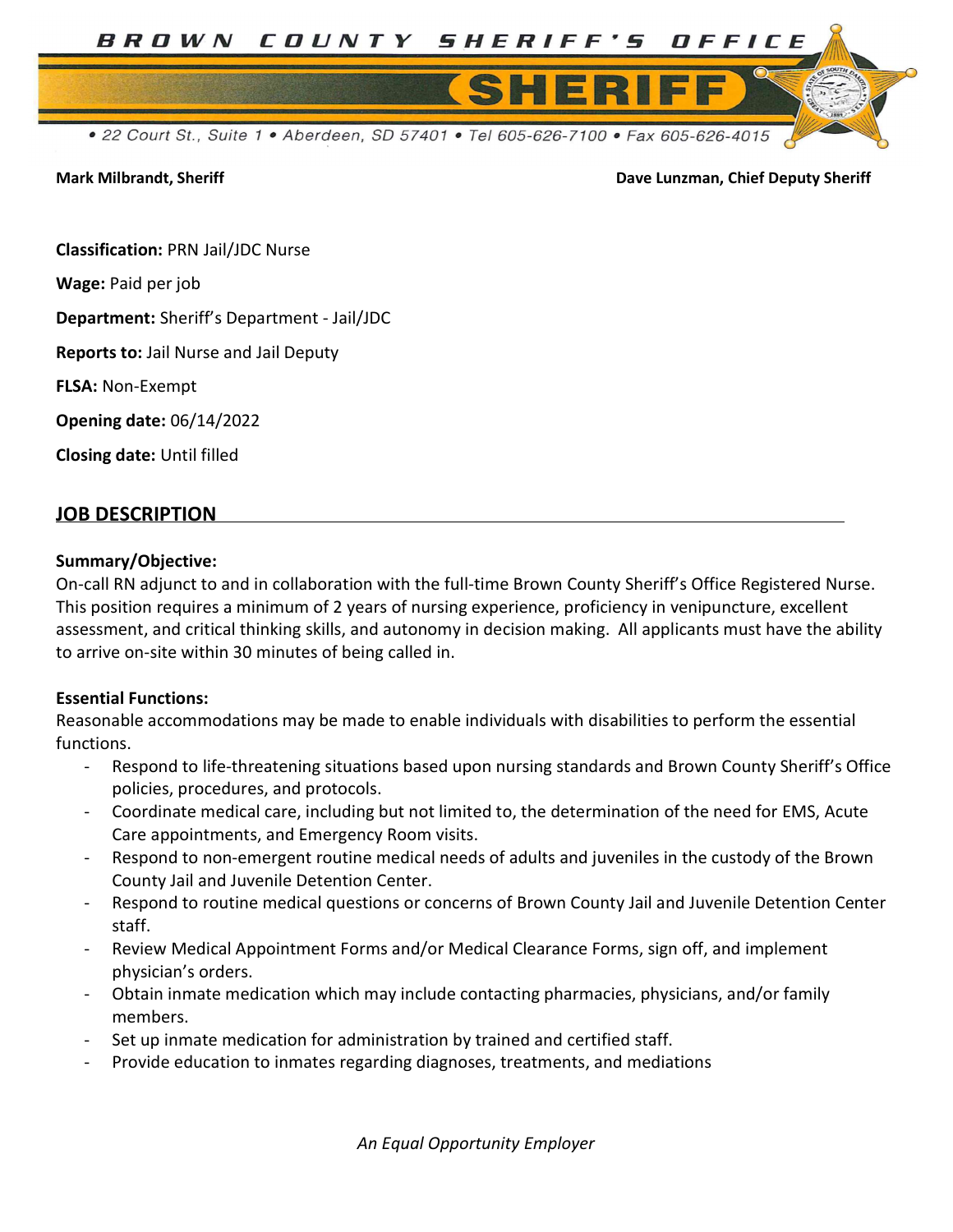- Perform venipuncture to obtain Blood Alcohol specimens for the County of Brown, the City of Aberdeen, the State of South Dakota, and any other subdivision located in Brown County, South Dakota.
- Provide any other nursing cares ordered by the physician and/or deemed as necessary by the full-time Brown County Sheriff's Office Registered Nurse.

# Competencies:

- Stress Management/Composure.
	- o Safety, security, and first aid policies and procedures.
	- o Determining and executing the proper course of action under emergent conditions.
	- o Dealing successfully with a variety of individuals from various socio-economic, ethnic, and cultural backgrounds, in person and over the telephone, often where relations may be confrontational or strained.
- Problem Solving/Analysis.
	- o Accurately observing and recording prisoner behavior
	- o Using initiative and independent judgment within established policy guidelines.
- Teamwork Orientation.
	- o Principles and techniques of public relations and customer service, both in person or over the phone.
- Decision Making.
	- o Agency regulations, policies, office administrative processes, and procedures.
- Communication Proficiency.
	- o Communicating effectively in oral and written forms.
	- o Preparing clear and concise written incident reports.
- Technical Capacity.
	- o Use of specified computer applications.
	- o Record keeping principles and practices.

## Supervisory Responsibility:

This position has no supervisory responsibilities.

## Work Environment:

While performing the duties of this job, the employee is frequently exposed to wet and/or humid conditions. The employee is occasionally exposed to outside weather conditions, extreme cold, and extreme heat. The noise level in the work environment is usually moderate.

## Physical Demands:

The physical demands described herein are representative of those that must be met by an employee to successfully perform the essential functions of the job.

- Reaching: extending hand(s) and arm(s) in any direction.
- Dexterity: picking, pinching, typing, or otherwise working primarily with fingers rather than the whole hand or arm as in handling.
- Grasping: applying pressure to an object with the fingers and palm.
- Talking: expressing or exchanging ideas using the spoken word.
- Hearing: perceiving the nature of sounds without a major correction.